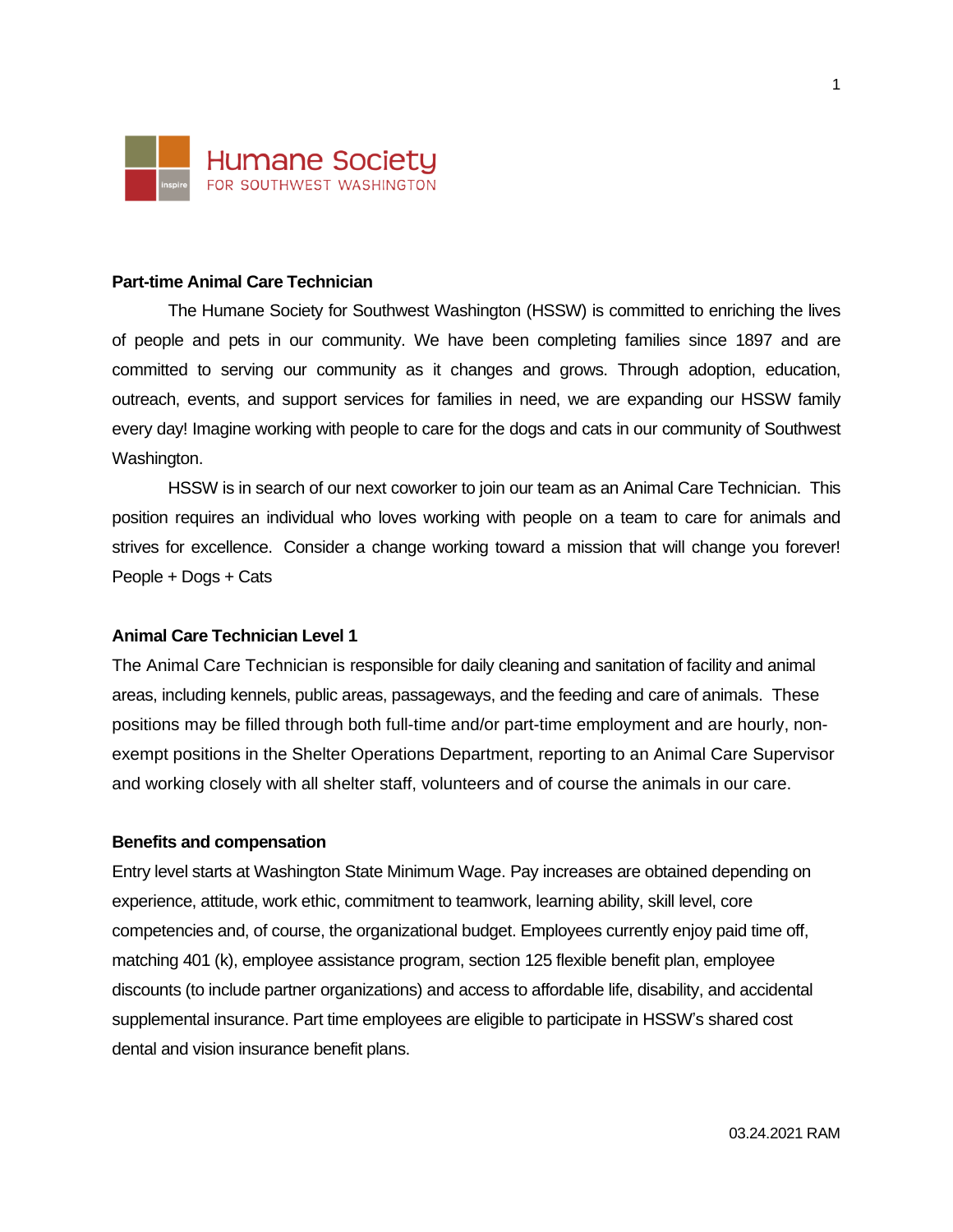# **The Ideal Candidate**

- **Displays sincere interest, enthusiasm, and affinity for animal care and working with people to** complete families.
- Demonstrates an attitude of being in service; using good judgment; maintaining a positive outlook; and, ideally, a sense of humor.
- Works well on teams and demonstrates an attitude and commitment to collaboration.
- Committed to achieving excellence individually and as a part of the team.
- Exhibits an approach to adaptability through overcoming obstacles to achieve results, remaining flexible and open to new ideas, recognizes and encourages others to understand changes in work tasks, situations, and environment as the basis and value for transformation.
- **EXE** Is committed to personal and professional development through life-long learning.

# **Animal Care Technician (ACT) Duties**

## **ACT 1 - Basic entry-level tasks**…

- Feed all animals
- Perform daily cleaning and sanitizing of area of responsibility to include kennels, cages, and public areas, follows cleaning and disease control protocol to ensure a safe, healthy environment
- Follow all safety guidelines to ensure a safe work environment for staff and living environment for all animals. Take immediate action to address any safety concern or noncompliance of safety rules that could put an employee, volunteer, client, animal, or the organization at risk
- Stock areas and spot-clean kennels and public areas throughout the day
- Keep supervisor informed of animal behavior, health, or concerns
- Other duties as assigned

# **Client Services Duties**

- Actively promote HSSW's programs and events to clients, volunteers, and staff
- Actively support associate staff, volunteers, and workforce partners.
- Promote the development of skills related to the advancement of our goals and mission.
- Represents the HSSW in a professional and courteous manner.
- Provide quality service to customers, volunteers, and staff recognizing their individual contributions to the team and the success of our organization
- Other duties as assigned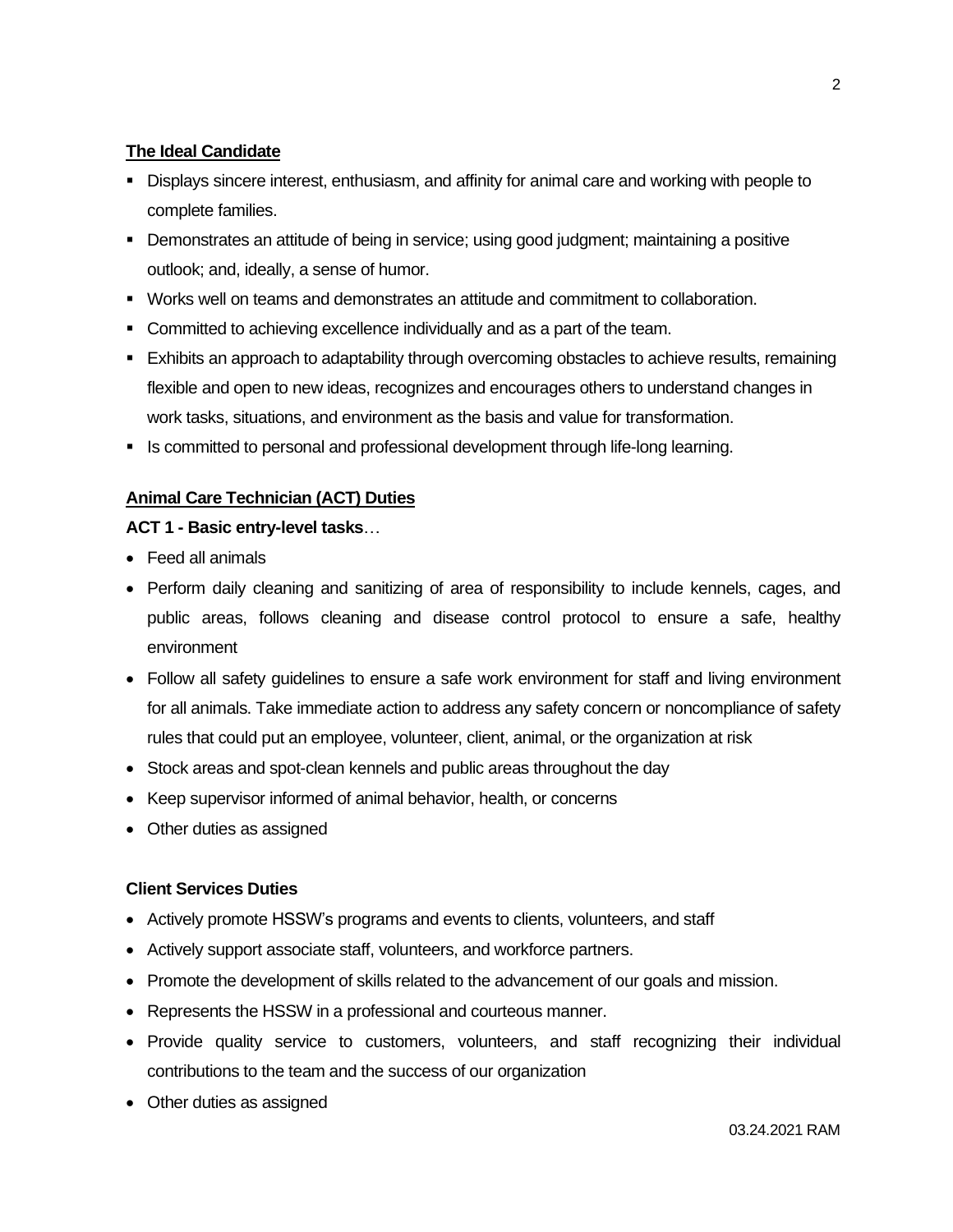### **Measures of Accomplishment**

- $\checkmark$  Efficient, thorough, and timely cleaning, resulting in a consistently safe, clean and clutter-free environment. Kennels are consistently free of debris and waste.
- $\checkmark$  Animals are fed according to protocol and are always provided with fresh water
- ✓ Consistent positive client feedback of customer service and volunteer engagement
- $\checkmark$  Mindfulness of possible incidents that cause accidents and injuries
- $\checkmark$  Participation in shelter activities such as trainings, meetings, and events

## **Qualifications:**

- Ability to read, understand, comprehend, and follow instructions & SOP's
- Able to work with animals, disinfectants & cleaning supplies
- Able to perform physical work: scrubbing, mopping, walking, standing, sitting, stooping, squatting, bending, utilizing arms, hands & fingers for cleaning, lifting, operating computers, telephones, and in work with live animals for up to 10 hours a day
- Able to lift 50 pounds with assistance

### **Knowledge/Skills/Abilities:**

- Ability to work in a fast-paced environment with a variety of people
- Ability to retain knowledge of animal breed, behavior, and handling
- Knowledge of animal health, ability to identify ill health
- Sincere interest in the mission of the HSSW

#### **HSSW Culture**

**Vision:** A community where everyone loves and cares for animals.

**Mission:** Rescue: Return. Restore. Rehome. Reconnect. One animal at a time.

**Values:** Compassion: Collaboration. Excellence. Service. Integrity. Stewardship**.**

We endeavor to seek excellence in all we do; we strive to maintain a positive attitude while doing it; we seek out opportunities to be in-service to one another; we depend on teamwork & collaboration in setting and achieving goals; with leadership as a core value, we recognize that everyone can lead by setting an example of excellence, attitude, service, teamwork & collaboration.